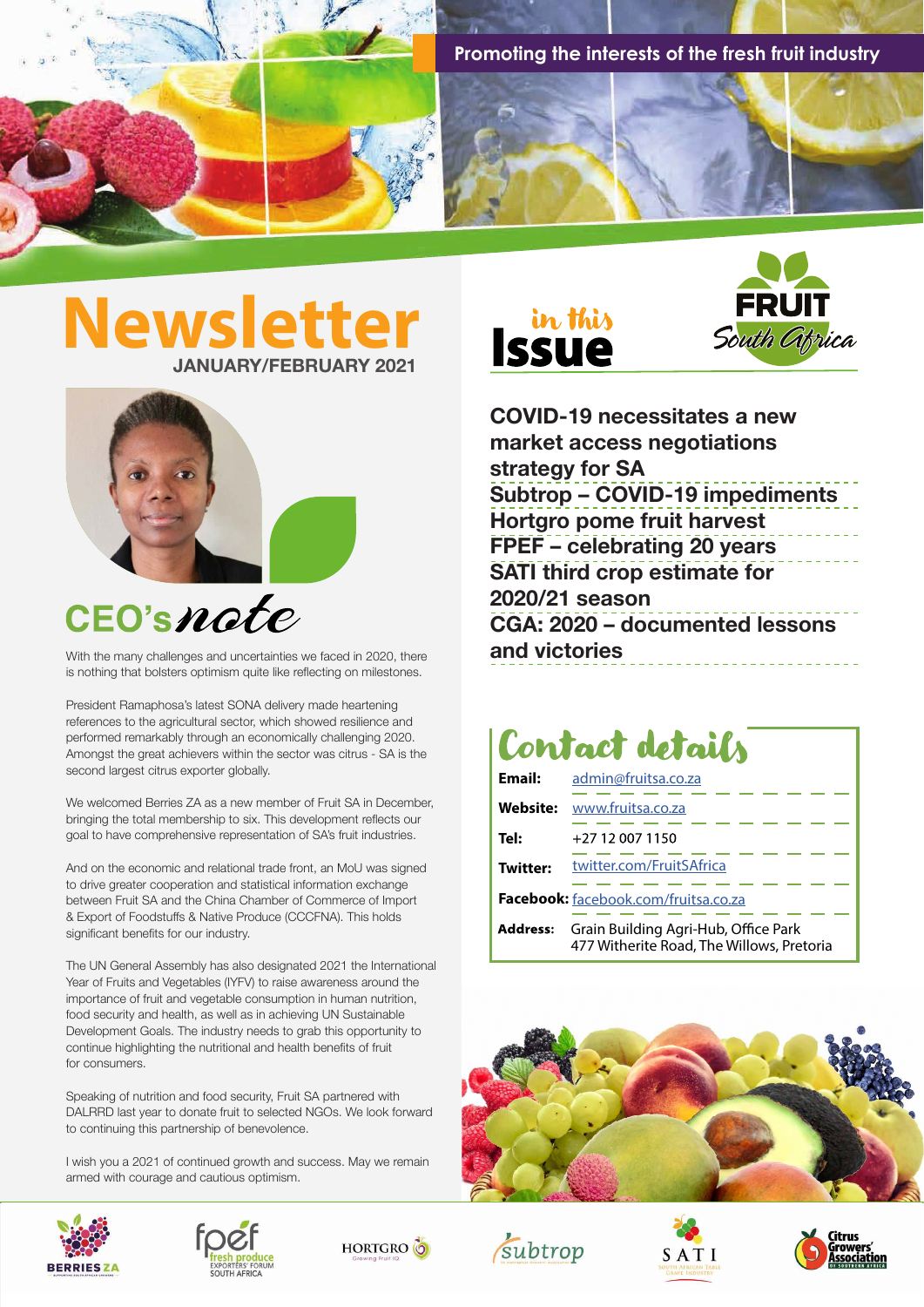

**MARKET ACCESS**

*COVID-19 necessitates a new market access negotiations strategy for SA* 



Mono Mashaba (Market Development Specialist)

The return to level 3 lockdown restrictions (though adjusted) has made for a difficult start to 2021. But this needn't set the tone for the whole year.

Together, the South African government and the fruit industry need to urgently harness the industry's global competitive advantage with innovative market access negotiation tactics. The aggressive COVID-19 pandemic leaves us with no choice.

The ability to demonstrate agility with regard to implementation of COVID-19 protocols has become critical, to ensure compliance with the requirements of importing countries. And with a projected annual growth rate of 8%, the South African fruit industry requires an infrastructure that is conducive to growing capacity to retain current markets, but also to penetrate new ones.

With travel restrictions in place, countries are exploring virtual ways of operating. China, for example, insists on doing virtual inspection of orchards, packing and port facilities. This new method offers learning and growth opportunities for our industry, potentially showcasing our ability to adapt to innovative alternatives.

Our country – and certainly the fruit industry – needs visionary and fearless leadership now, like never before. Leadership that is prepared to go beyond artificial boundaries and the business-as-usual approach, and embraces disruptive market access negotiations with flexible protocols and swift decision-making.

May 2021 be remembered as the year when the South African fruit industry pushed all the boundaries and expanded its access to new international markets. But we cannot do it without government's support.

*Subtrop – COVID-19 impediments*



The main target markets for Subtrop are the US, India, China and Japan.

The heightened vigilance cued globally by the pandemic continues to be felt in the current protocols regarding market access for plants and their products. The optimal output of government departments around the world has been affected in varying degrees. Furthermore, sufficient evidence is required to declare a commodity "safe" for entry without posing a threat to the health of humans, natural fauna and flora, or to economic sustainability. Not to mention the impact of travel restrictions on the capacity for efficient inspections in 2020. And SA's latest adjusted level 3 lockdown restrictions have further curtailed the market access application process through lengthened processing time at the Department of Agriculture, Land Reform and Rural Development (DALRRD).

We continue to hope that the pandemic will soon be contained, and that operations will return to normal for the sake of the global economy.

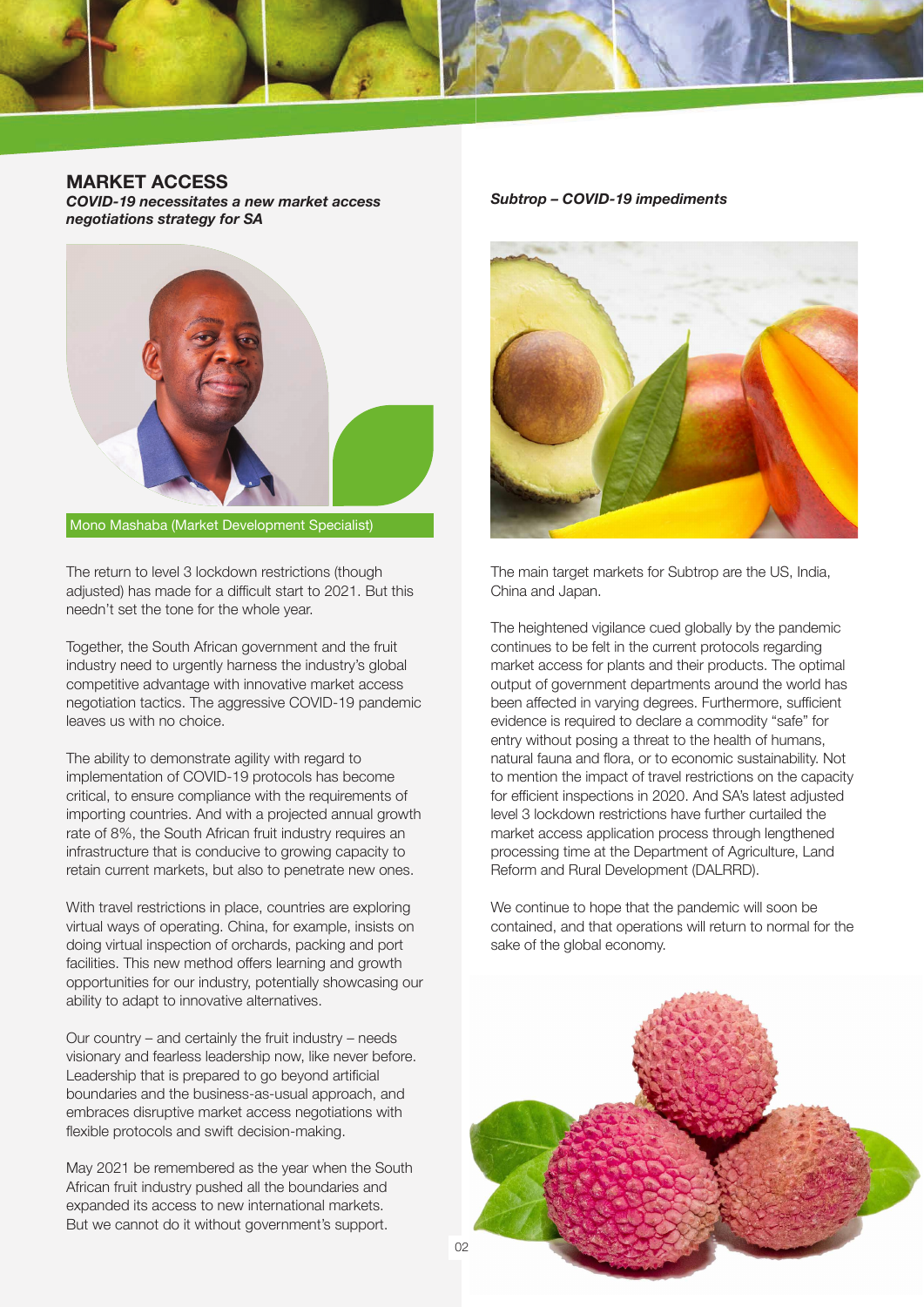

**INDUSTRY** *Hortgro pome fruit harvest*



At the time of writing, the pome fruit harvest was under way with positive expectations for 2021. This came on the back of an improved winter last year, with enough rain in most production areas. The weather was also cooler during spring and the flowering period, resulting in a good crop. In general, growers were in high spirits about the season ahead as colour and packouts held much promise. Though the season was estimated to be 5 - 10 days late, the later cultivars were expected to still catch up.

Compared to the 2020 harvest, there's an overall increase expected for most apple varieties: Young orchards that will come into production, as well as the favourable weather conditions, have positively impacted the export crop estimate. An increase of 4% is expected on apples and 2% on pears. The increase in pears can be attributed to Packham's Triumph volumes (+6%) and Abate Fetel having returned to a normal yield.

Early Bon Chretien pears have been negatively affected by russeting and this could lead to a possible decrease of 14% from the previous season. Adding to this, the Langkloof region experienced a severe hailstorm during the second week of January 2021. The hail was localised between the Haarlem and Misgund areas. On the bright side, fruit size from the unaffected orchards looked better and higher packouts were anticipated.

*Fresh Produce Exporters' Forum (FPEF) celebrating 20 years*



Having reached their 20-year landmark in 2020, FPEF CEO Anton Kruger had an opportunity to reflect on the successes of the organisation.

Since he joined FPEF in 2012 the membership has grown from 88 to 142 and FPEF currently represents about 90% of SA's fresh exports. Market access and obtaining improved import protocols in existing markets for South African fruit is a primary focus. For this FPEF relies heavily on meaningful collaboration with the South African government.

Participation in international events is one of the levers they use to facilitate market access. FPEF initially participated only at Fruit Logistica Berlin, but that's grown to a whopping 11 annual trade shows, where the South African fresh produce industry gains exposure.

And when it comes to driving transformation, FPEF diligently provides its members with the necessary tools and support, which started with training and grew to include mentorships, internships and the establishment of black exporters. An impressive 90% of FPEF's interns acquire full-time employment – that's a significant number.

The industry celebrates FPEF's 20-year milestone with them and here's to many more years of growth!